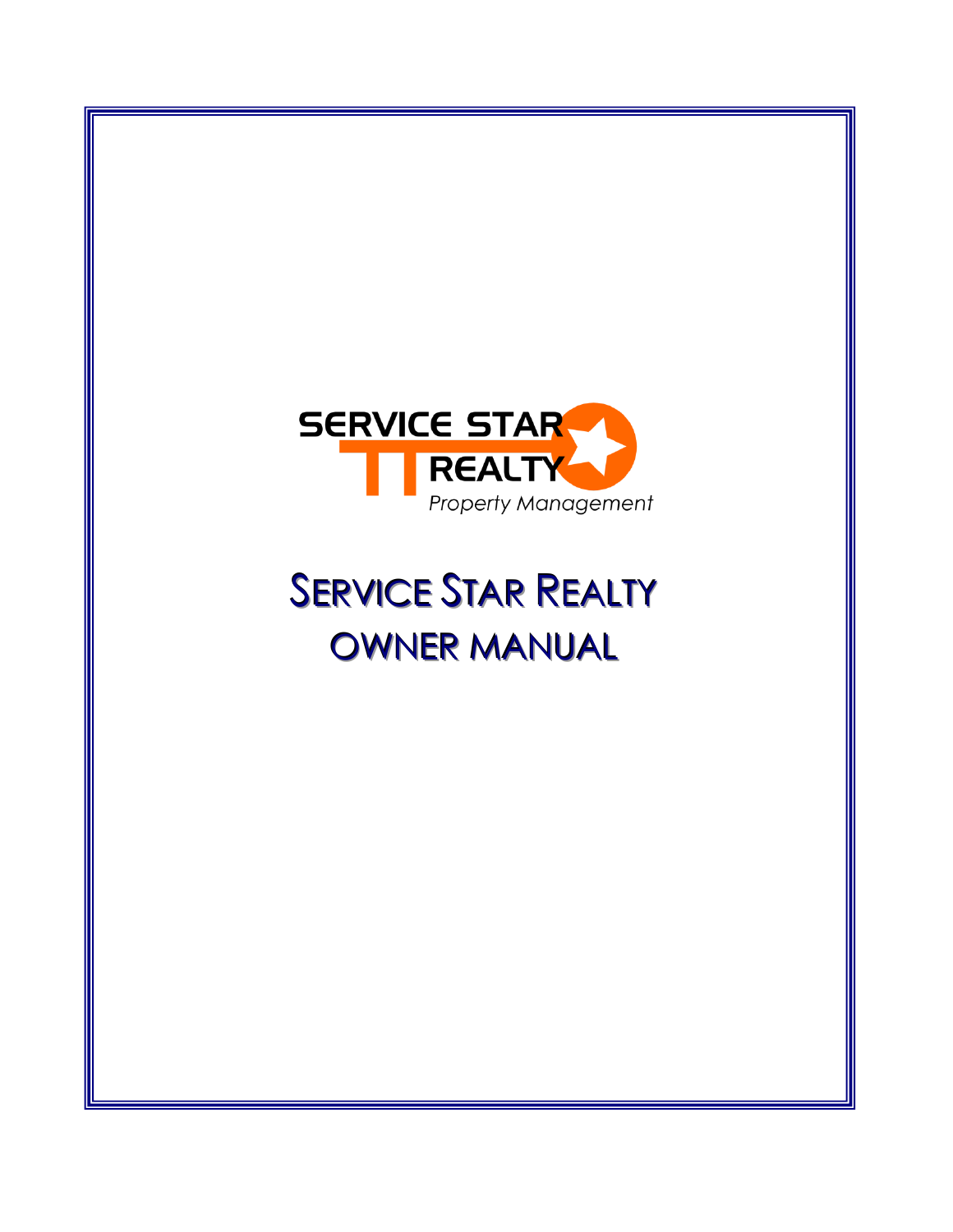# <span id="page-1-1"></span><span id="page-1-0"></span>**SERVICE STAR REALTY OWNER MANUAL TABLE OF CONTENTS**

| What is NOT included in Service Star Realty Property Management services 10 |  |
|-----------------------------------------------------------------------------|--|
|                                                                             |  |
|                                                                             |  |
|                                                                             |  |
|                                                                             |  |
|                                                                             |  |
|                                                                             |  |
|                                                                             |  |
|                                                                             |  |
|                                                                             |  |
|                                                                             |  |
|                                                                             |  |
|                                                                             |  |
|                                                                             |  |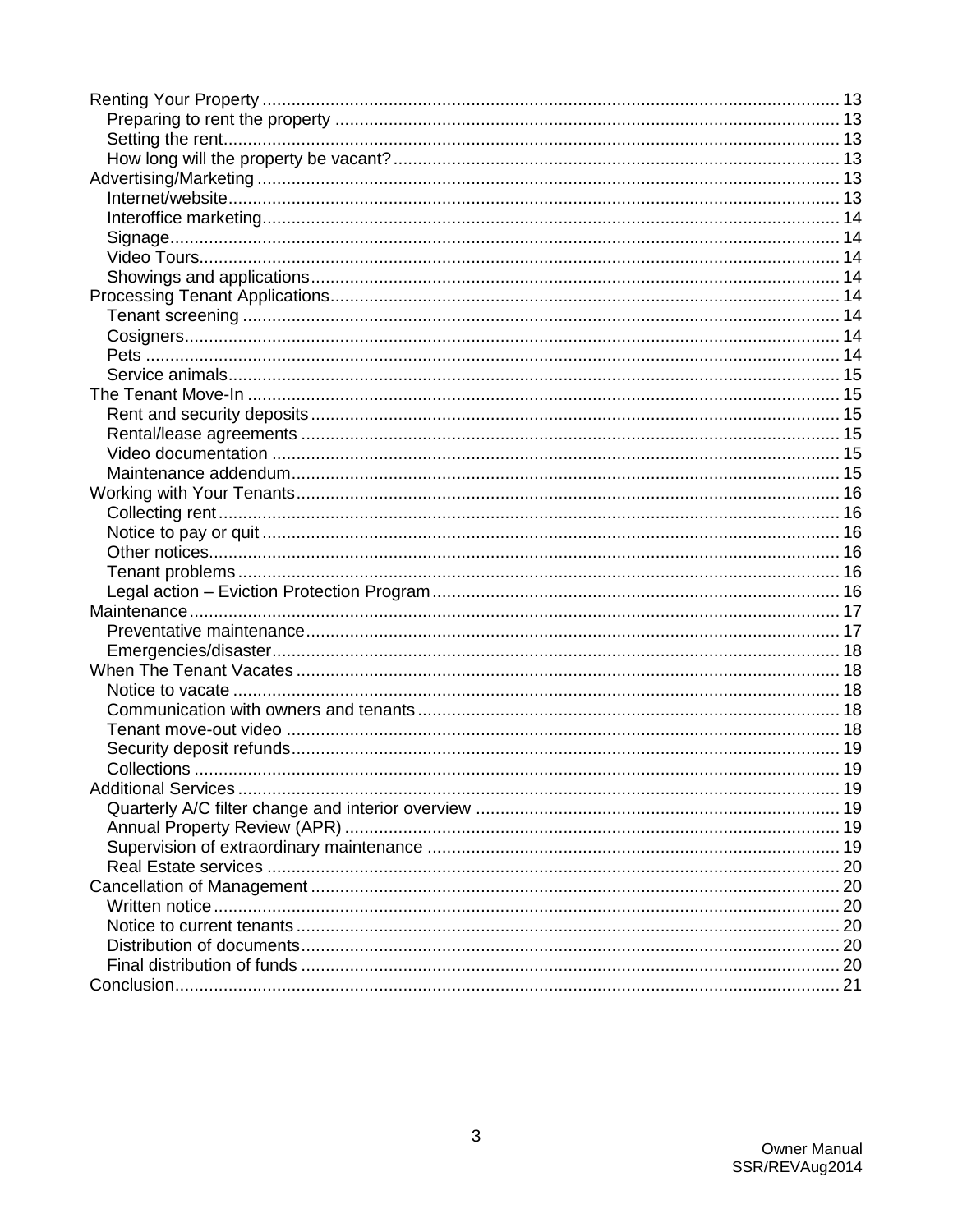

2813 E Camelback Rd. #400 Phoenix AZ 85016 ▪ phone: 480-426-9696 fax: 1-866-443-9826

### <span id="page-3-0"></span>**WELCOME**

Thank you for choosing Service Star Realty to manage your investment. We are aware that you had many choices and we appreciate that you have selected us as your property management company.

Service Star Realty works to achieve the highest professionalism in Real Estate/Property Management Services. We have prepared the Service Star Realty Owner Manual to assist you in a successful business relationship with our company. We urge you to take the time to review the information enclosed. We feel this will further clarify many of the procedures of our Property Management services. After reading the material, if you have questions or any concerns, contact your management team immediately, we would like to help you with answers.

Service Star Realty forms have also been included with this manual. Completing and using the forms assists Service Star Realty in setting up and maintaining an accurate account for you and your investment.

**Special note**: the information provided in this Owner Manual is subject to change. Landlord/Tenant laws, personnel, policies and procedures change according to events that take place. Service Star Realty works diligently and continually to improve services and personnel training as well as remaining current with all landlord/tenant legislation.

Once again, thank you for choosing Service Star Realty as your Property Management Company. We look forward to a successful business relationship.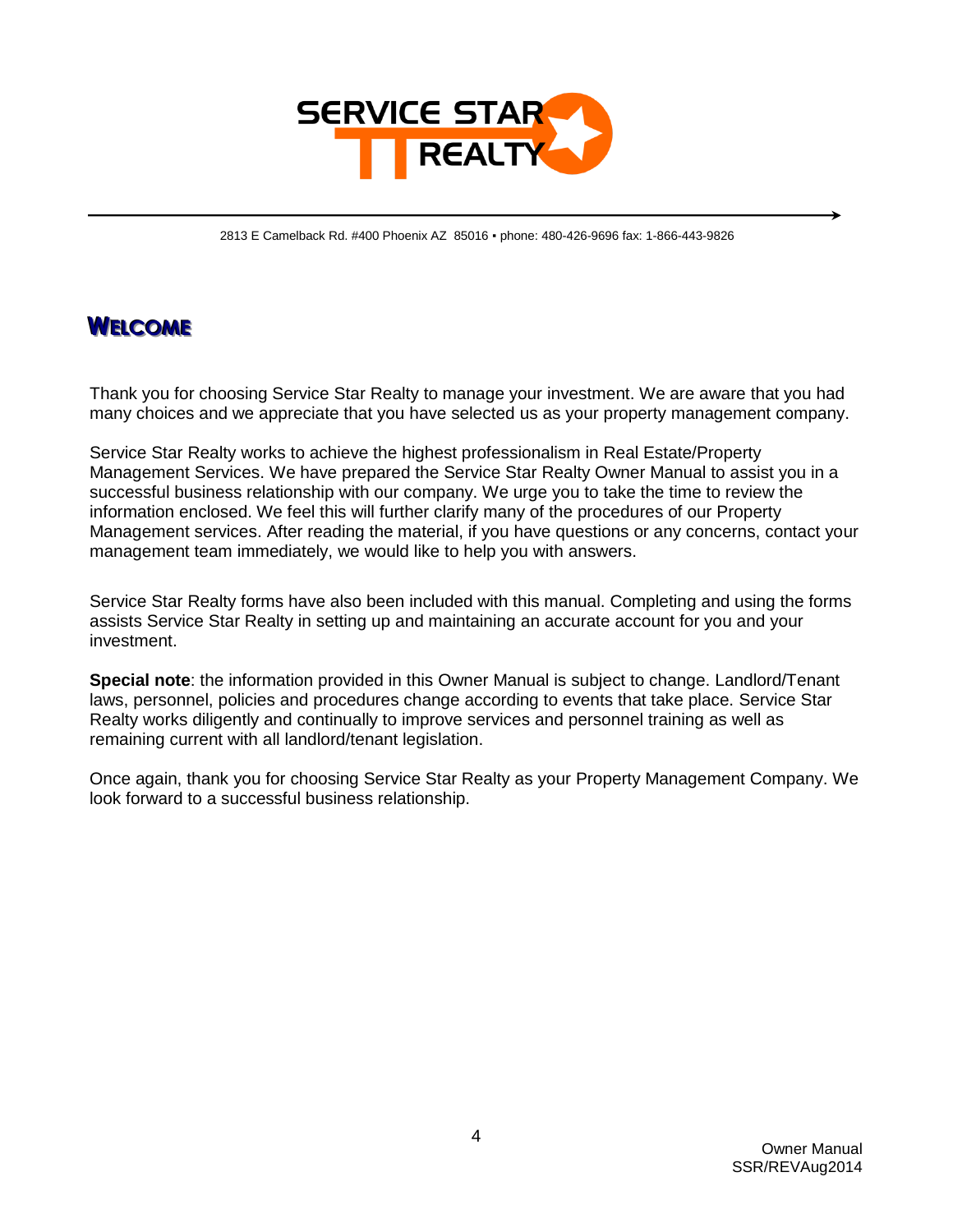### <span id="page-4-0"></span>**OWNER DOCUMENTS**

A copy of your management agreement is included with the *Service Star Realty Owner Manual*. Refer to it as needed and keep it with this information for a handy reference.

It is important that Service Star Realty receives all critical information as we begin management. Please return the appropriate forms to us via FAX or email or US mail.

#### <span id="page-4-1"></span>**Owner Information Request**

This information enables Service Star Realty to set up your account.

#### <span id="page-4-2"></span>**Insurance Authorization Form**

This form requests that the insurance company issue a copy of your property insurance to Service Star Realty and that they name Service Star Realty as "additional insured" on your policy. We request they furnish Service Star Realty with a certificate within 15 days of signing the management contract.

#### <span id="page-4-3"></span>**IRS Form W9 or W8ECI**

IRS requires us to have a W-9 or W8ECI on file for all owners before we issue payment to them. We made these forms available to you on our website under Tax Forms.

#### <span id="page-4-4"></span>**Lead-Based Paint Disclosure Form**

If your property was built before 1978 we are required to supply your tenant with this form. Please refer to page 11.

#### <span id="page-4-5"></span>**Keys to your property**

We require three keys to all doors at your property. We charge \$10 for copies if not provided.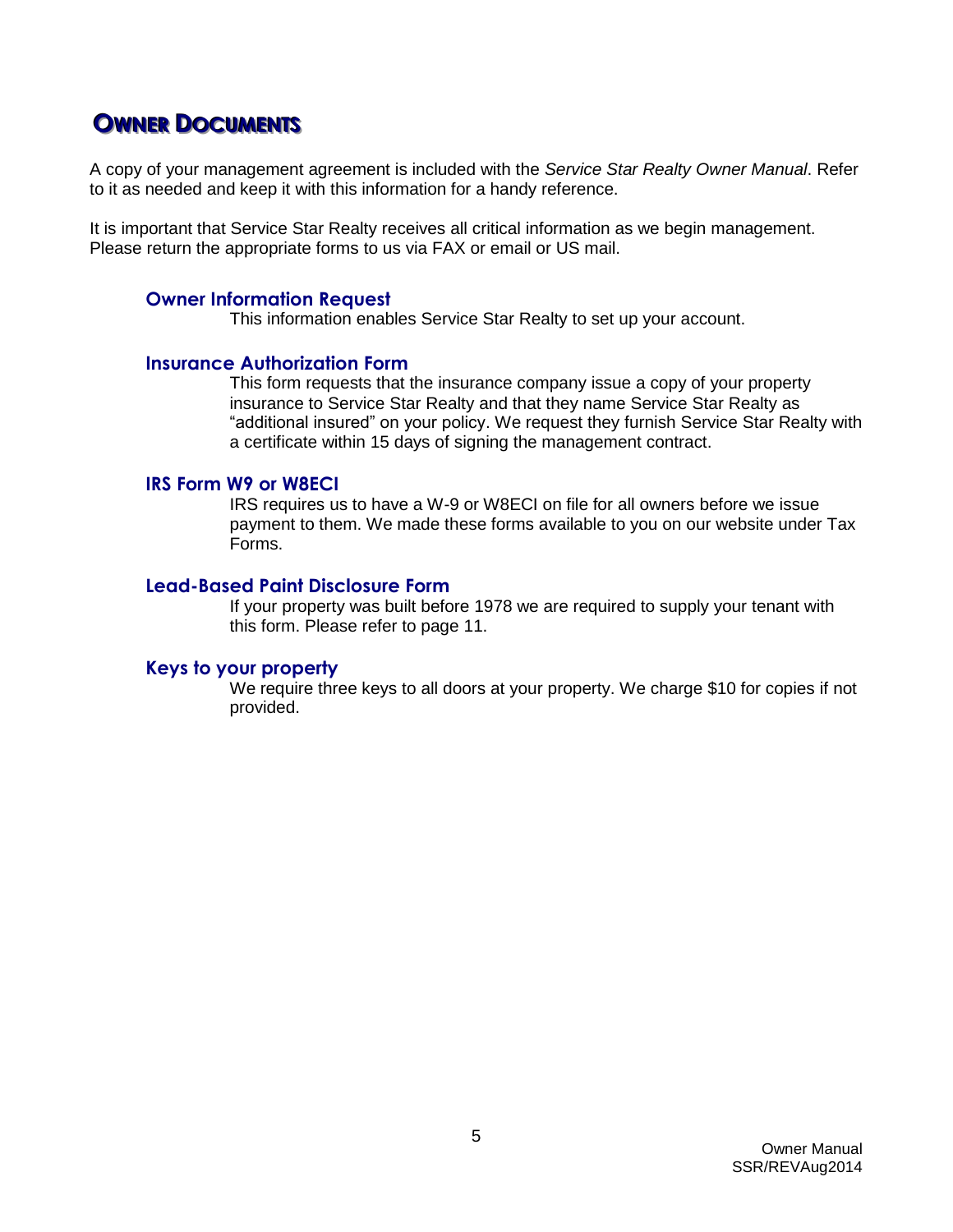# <span id="page-5-0"></span>**SEERRVVI IICCEE STTAARR REEAALLTTYY**

Service Star Realty is a property management company operating in Phoenix, Arizona, specializing in full-service property management. The company has been operating since 2011 and is actively involved in the Phoenix area real estate community.

#### <span id="page-5-1"></span>**Service Star Realty mission statement**

The mission of Service Star Realty is to provide quality service in property management and real estate sales in the Phoenix Area community, demonstrating integrity and professionalism.

#### <span id="page-5-2"></span>**Service Star Realty principals**

The owners/principals of Service Star Realty are David Swaim and Dora Pinter. David Swaim is the broker of Service Star Realty. They collectively have over 50 years of experience in the real estate industry. They provide the guidance and direction of Service Star Realty and personally oversee all contracts, policies, and procedures, and work to educate their personnel to provide excellent service to all clients.

### <span id="page-5-3"></span>**ISERVICE STAR REALTY COMMUNICATION**

Communication is a key to success in any relationship. We work constantly to improve communications with all of our clients or prospective clients. This includes everyone – owners, tenants, applicants, vendors, buyer, sellers, and the public.

#### <span id="page-5-4"></span>**Company communication**

On the next page, you will find all general office information such as addresses, telephone numbers, email addresses, website, and office hours.

Service Star Realty personnel communicate by:

- **Telephone**
- $Fax$
- **Email**
- **Written correspondence**

#### <span id="page-5-5"></span>**Service Star Realty website: www.LeaseAZ.com**

Service Star Realty stays current with business technology. The Service Star Realty website has proved to be a tremendous asset. Here are a few of the benefits of the Service Star Realty website:

- Prospective tenants can search our site for available rentals, download our application, apply to rent online, and take online video tours of some of our properties.
- Owners, Tenants and Vendors can access important information, such as a work orders, account ledgers and lease documents.
- Owners can obtain forms, view their up-to-the-moment account balance and all monthly income statements online.
- **Tenants can pay rent on-line with ACH and automatic debit.**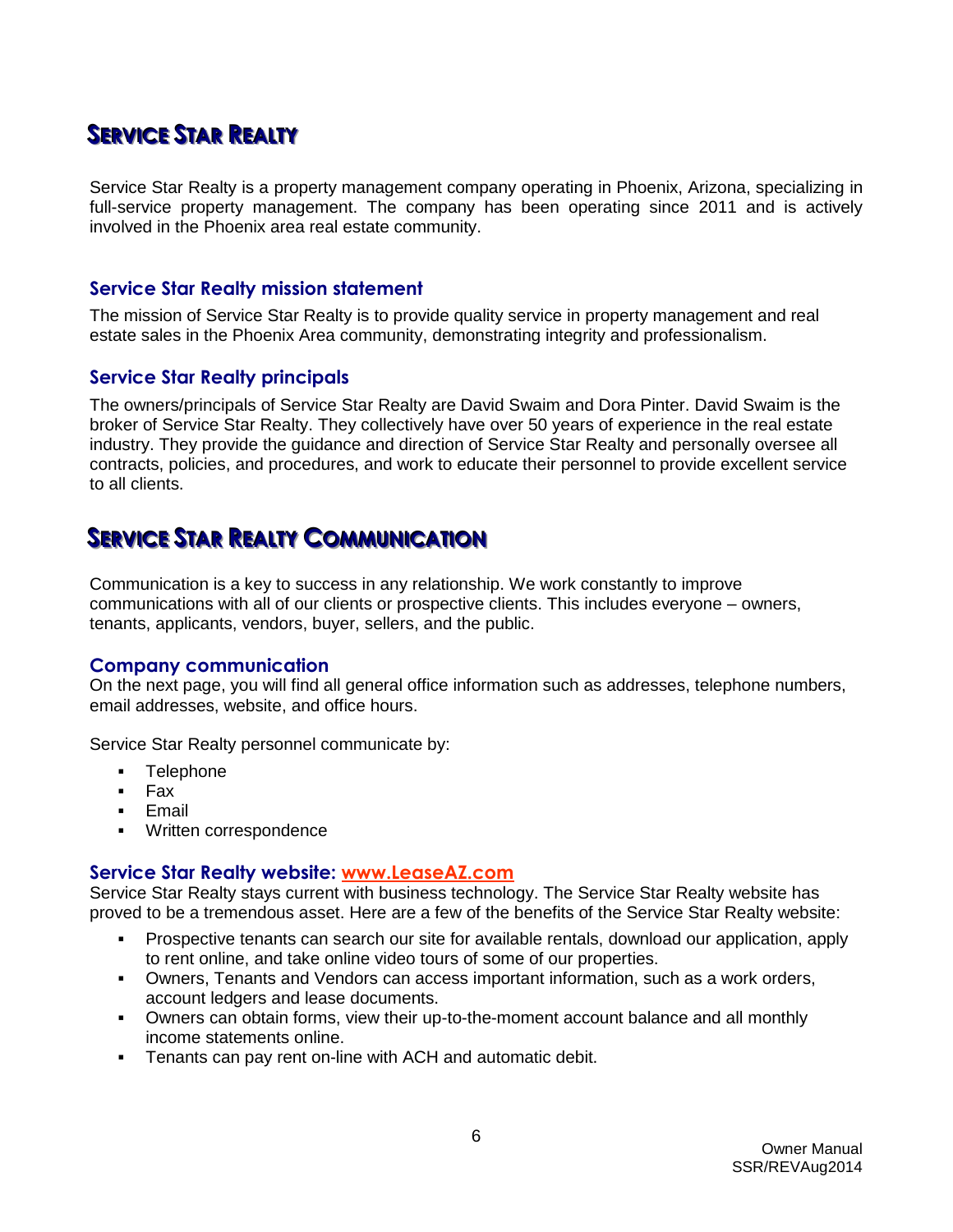### <span id="page-6-0"></span>**General office information**

<span id="page-6-5"></span><span id="page-6-4"></span><span id="page-6-3"></span><span id="page-6-2"></span><span id="page-6-1"></span>

|                            | <b>General Information</b><br><b>Service Star Realty</b>                                                 |                   |  |  |  |  |
|----------------------------|----------------------------------------------------------------------------------------------------------|-------------------|--|--|--|--|
| <b>Address information</b> |                                                                                                          |                   |  |  |  |  |
| Mailing address            | 2813 E Camelback Rd. #400                                                                                |                   |  |  |  |  |
|                            | Phoenix AZ 85016                                                                                         |                   |  |  |  |  |
|                            |                                                                                                          |                   |  |  |  |  |
| <b>Street address</b>      | 2813 E Camelback RD. #400                                                                                |                   |  |  |  |  |
|                            | Phoenix AZ 85016                                                                                         |                   |  |  |  |  |
|                            |                                                                                                          |                   |  |  |  |  |
| <b>Communication</b>       |                                                                                                          |                   |  |  |  |  |
| <b>Office Phone</b>        | 480-426-9696                                                                                             |                   |  |  |  |  |
| <b>FAX</b>                 | 866-443-9826                                                                                             |                   |  |  |  |  |
| Email                      | <b>Admin@LeaseAZ.com</b>                                                                                 |                   |  |  |  |  |
| Website                    | www.LeaseAZ.com                                                                                          |                   |  |  |  |  |
|                            |                                                                                                          |                   |  |  |  |  |
| <b>Office Hours</b>        | (Leasing calls are answered evenings and weekends)                                                       |                   |  |  |  |  |
| <b>Property Management</b> | Monday - Friday                                                                                          | <b>8am to 4pm</b> |  |  |  |  |
|                            | Saturday and Sunday                                                                                      | <b>Closed</b>     |  |  |  |  |
|                            | Holidays                                                                                                 | <b>Closed</b>     |  |  |  |  |
| <b>Emergencies</b>         |                                                                                                          |                   |  |  |  |  |
|                            | Call the office phone and choose the emergencies<br>extension 101 to reach our 24/7 live emergency line. |                   |  |  |  |  |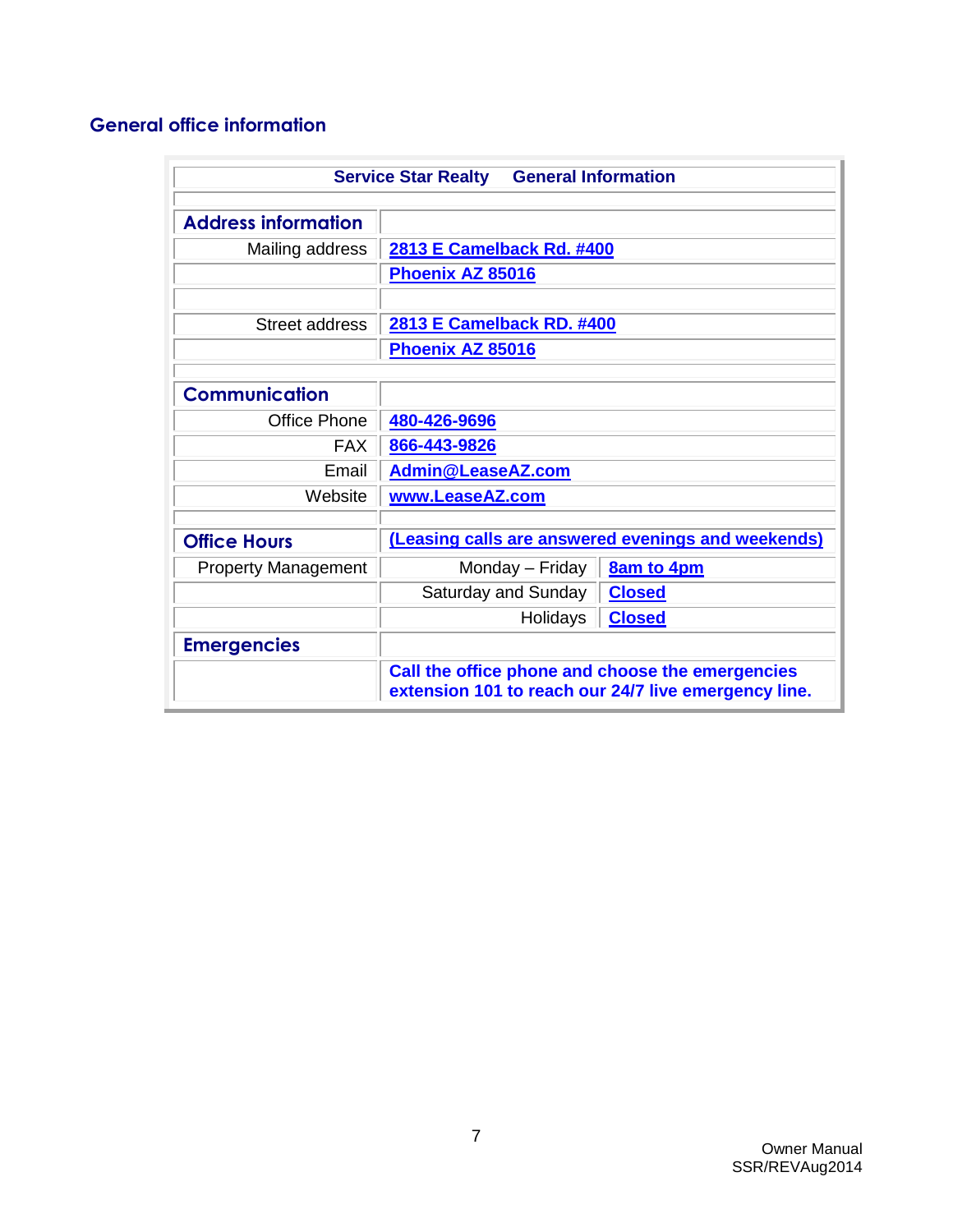# <span id="page-7-0"></span>**CONTACT INFORMATION FOR OUR TEAM**

#### <span id="page-7-1"></span>**Service Star Realty personnel**

We have a complete staff to assist you. What Service Star Realty has found effective for servicing tenants is "Teamwork." Together Everyone Achieves More. There is a convenient chart of the team and their contact information below.

- **Property Manager**: The Property Managers focus on managing all the many facets of tenancy and handling the details when the tenant moves.
- **Tenant Coordinator:** The Tenant Coordinator handles tenant concerns, applications, lease appointments, violation letters to be immediately available to our residents.
- **Turnover and Maintenance Coordinator:** The Turnover Coordinator works with our vendors to handle all repair and maintenance requests as well as the make ready of your property.
- **Accounting Manager:** The Accounting Manager sets up your trust account, owner portal, accepts rent payments in our accounting software, pays your bills and issues your monthly statements and owner draws.
- **Leasing Team**: The leasing team consists of experienced and licensed Real Estate agents. They are responsible for all facets of advertising your home and finding a suitable tenant for it.

| <b>Team</b>                      | <b>Position</b>                             | <b>Name</b>         | Phone + Ext.       | <b>Email</b>        |
|----------------------------------|---------------------------------------------|---------------------|--------------------|---------------------|
|                                  |                                             |                     |                    |                     |
| <b>Management</b><br><b>Team</b> | Property<br>Manager                         | <b>David Swaim</b>  | 480-466-6458       | David@LeaseAZ.com   |
|                                  | Property<br>Manager                         | <b>Dora Pinter</b>  | 480-280-9934       | Dora@LeaseAZ.com    |
| <b>Broker</b>                    | <b>Business</b><br>Development<br>and Sales | <b>David Swaim</b>  | 480-466-6458       | David@LeaseAZ.com   |
|                                  |                                             |                     |                    |                     |
| <b>Office Team</b>               | Tenant                                      | <b>Deborah Joy</b>  | 480-426-9696       | Deborah@LeaseAZ.com |
|                                  | Coordinator                                 | <b>Valentine</b>    | <b>Ext 104</b>     |                     |
|                                  | Accounting                                  | <b>Lisa Eline</b>   | <b>Ext 105</b>     | Lisa@LeaseAZ.com    |
|                                  | Manager                                     |                     | Or<br>480-666-9277 |                     |
|                                  | Turnover and                                | <b>Shanta</b>       | <b>Ext 106</b>     | Shanta@LeaseAZ.com  |
|                                  | Maintenance                                 | <b>Campbell</b>     | <b>Or</b>          |                     |
|                                  | Coordinator                                 |                     | 480-939-3075       |                     |
| <b>Leasing</b>                   | Leasing Agent                               | <b>Carey Murray</b> | 480-426-9797       | Carey@LeaseAZ.com   |
|                                  | Leasing Agent                               | <b>Nick Nieves</b>  | 480-426-9797       | Nick@LeaseAZ.com    |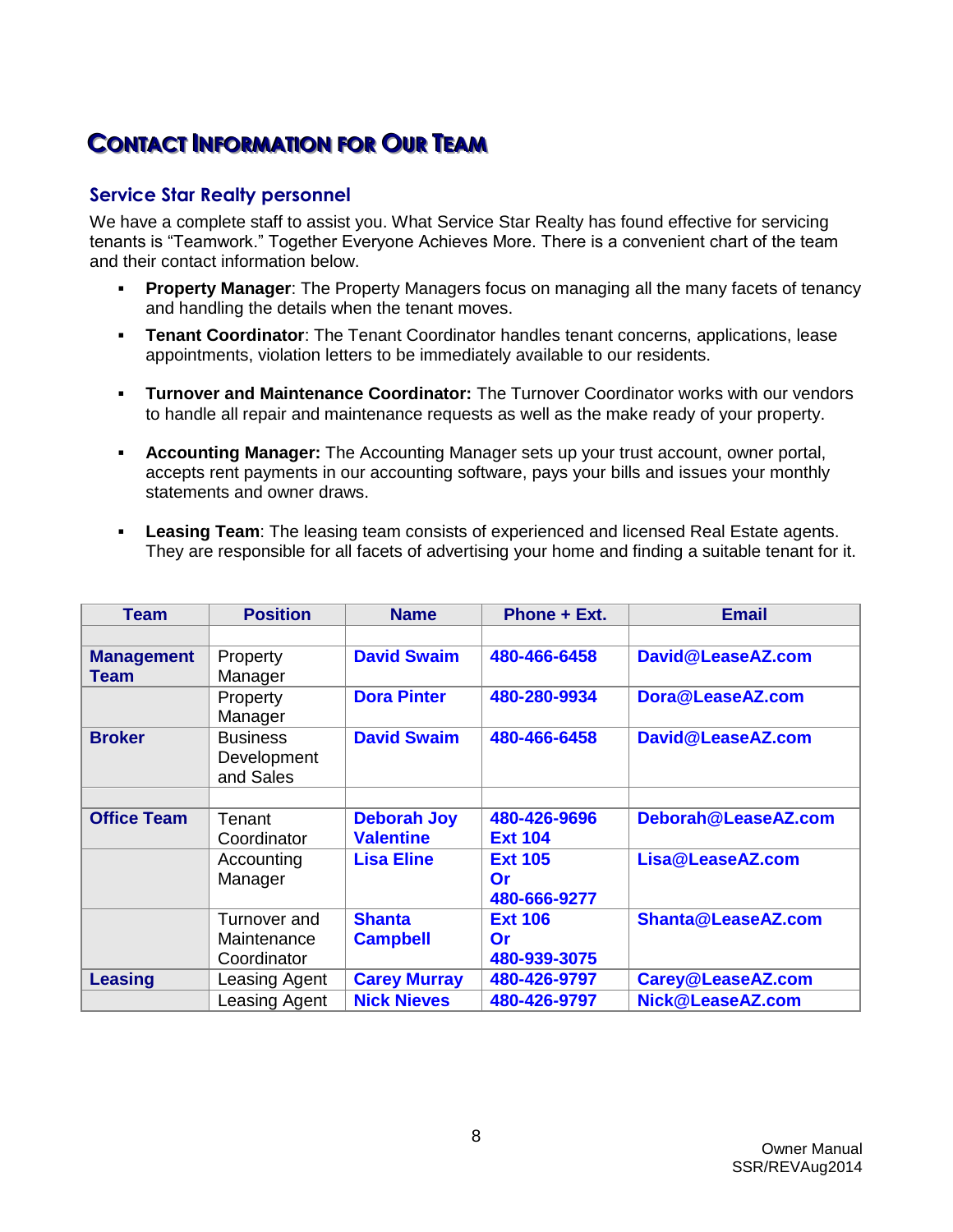# <span id="page-8-0"></span>**OWNER COMMUNICATION**

It is important that you let us know of any significant change that can affect your account. Service Star Realty needs to know when you are moving, if you have a problem with your account, if your social security number has changed to a Tax ID, or any other important information. To assist in communicating, we ask you to regularly update any changes. You can do this on your owner portal.

#### <span id="page-8-1"></span>**Email**

Service Star Realty encourages all owners to use email to contact us. It is fast and effective. **Special note:** When using email, we request that you put the "property address" in the subject line. This helps us identify your message, and avoid oversight or deletions of messages.

#### <span id="page-8-2"></span>**Owner vacation notice**

Service Star Realty respectfully requests that owners notify us of vacations that are two weeks and over. Another alternative is to inform your Emergency contact listed on the Owner Information Form. The purpose in asking for this information is only so Service Star Realty is prepared in the event of an emergency repair or major problem concerning the owner's property and/or tenant.

# <span id="page-8-3"></span>**OWNER RESPONSIBILITIES**

A successful business relationship works both ways. Service Star Realty takes their management responsibilities seriously and requests owners to do the same.

Owner responsibilities are:

- Notify Service Star Realty of any ownership change or eminent owner information.
- Supply Service Star Realty with accurate information so we can service the management account properly.
- Register you property with the county assessor as a residential rental unless it is a multifamily building consisting of more than 4 units. You will find a link to the assessor's website on **[www.LeaseAZ.com](http://www.leaseaz.com/)**. If your property is not registered at the time we are setting up your account, Service Star Realty will take care if this for you at a nominal fee of \$30. We will automatically perform this service to help you avoid a possible penalty of \$1000 plus back taxes. Also, ARS 33- 1902 allows your tenant to break their lease if the property is not registered!
- Review online or printed statements at least monthly and notify Service Star Realty of any discrepancies found as soon as possible.
- Support Fair Housing Laws and guidelines, as well as all necessary legislation.
- Maintain a current insurance policy for their property, include Service Star Realty as "additional insured", and furnish Service Star Realty with certificates.
- Review your property insurance yearly and update as needed.
- Exercise responsibility for required maintenance and the safety of their tenants.
- Treat Service Star Realty personnel with courtesy and notify Service Star Realty principals if there are problems with Service Star Realty personnel so these problems can be resolved quickly.
- Give us notice when owner leaves on vacation for longer than two weeks.
- Furnish us with copies of your Home Warranty and any other building or appliance warranties you may have in place. If the owner has a Home Warranty, Service Star Realty accepts no liability for the timeliness of the repairs once the warranty company has been contacted.
- Set up Owner Portal with banking information in a timely manner.
- Comply at Owner's expense with all applicable state, county and municipal swimming pool barrier laws or regulations prior to the property being occupied.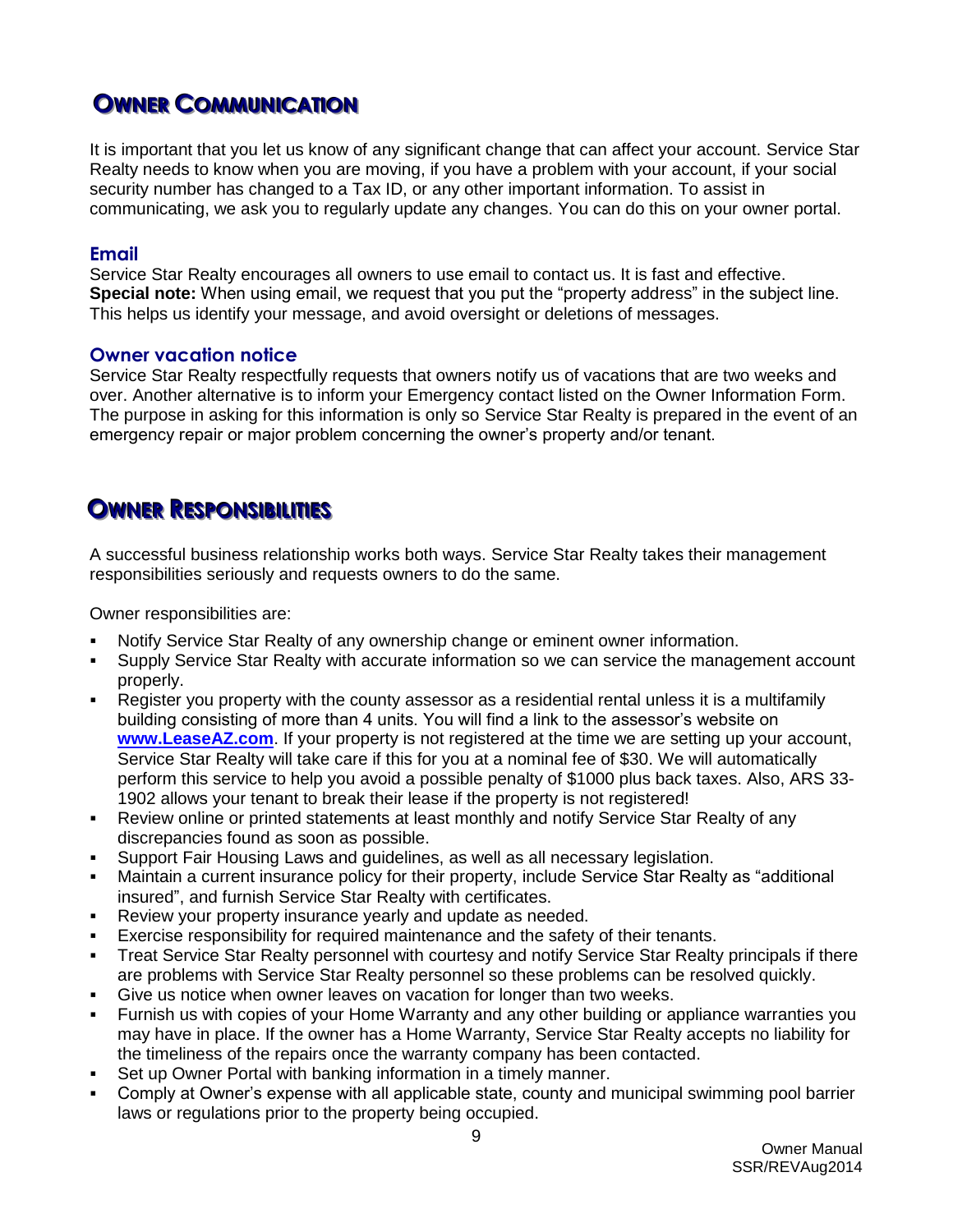- Owner shall not enter the property unless accompanied by Service Star Realty.
- Owner shall refer all inquiries, including, leasing, lease renewals and sales, regarding the property to the broker and all negotiations with be conducted solely by or under the direction of Service Star Realty.
- Provide to Service Star Realty copies of relevant documents pertaining to the property, including but not limited to covenants, conditions and restrictions, association documents, service contracts, lease agreements, claims, litigation, personal property list, notices, special assessments.

### <span id="page-9-0"></span>**THE SCOPE OF PROPERTY MANAGEMENT**

#### <span id="page-9-1"></span>**What is included in Service Star Realty Property Management services**

Service Star Realty has outlined details on our policies and procedures in future pages of this manual. However, there are so many details and aspects of managing property, that we can only include the basics in this manual. If you have more questions, please contact your management team.

Again, these are general guidelines and when necessary, policies will change. Please bear in mind that we are unable to do "everything" that is required to service a property under our management fees.

#### <span id="page-9-2"></span>**What is NOT included in Service Star Realty Property Management services**

Because Service Star Realty provides owners with a very wide range of services, it can be easy to request something that we cannot perform. Some tasks go beyond the normal scope of property management or require additional fees/services. There are also areas licensed real estate agents dare not tread, unless they have obtained the proper licensing or degrees. We ask that you remember this when making a request. The following items are EXAMPLES of services not specified in the Property Management Service Agreement:

*providing on-site management services, home inspections, appraisals, refinancing, modernization, fire or major damage restoration or rehabilitation requiring a permit from a General Contractor, obtaining or giving income tax, accounting, or legal advice, representation before public agencies, advising on proposed new construction, debt collection, counseling, or attending Homeowner Association meetings.* 

If you have any questions on what is included or not included in property management, please let us know. We have more information on additional services later in this manual.

# <span id="page-9-3"></span>**COMPANY POLICIES**

It is very important in the field of Property Management, that Service Star Realty follow local, state, and federal legislation and guidelines. Our company takes pride in our industry, and we further implement guidelines and policies of several organizations, such as the National Association of Residential Property Managers, NARPM, and the National Association of Realtors, NAR®, as well as the Arizona Association of Realtors AAR. Additionally, we train all personnel by requiring them to read and follow the Service Star Realty Property Management Policy and Procedures Manual.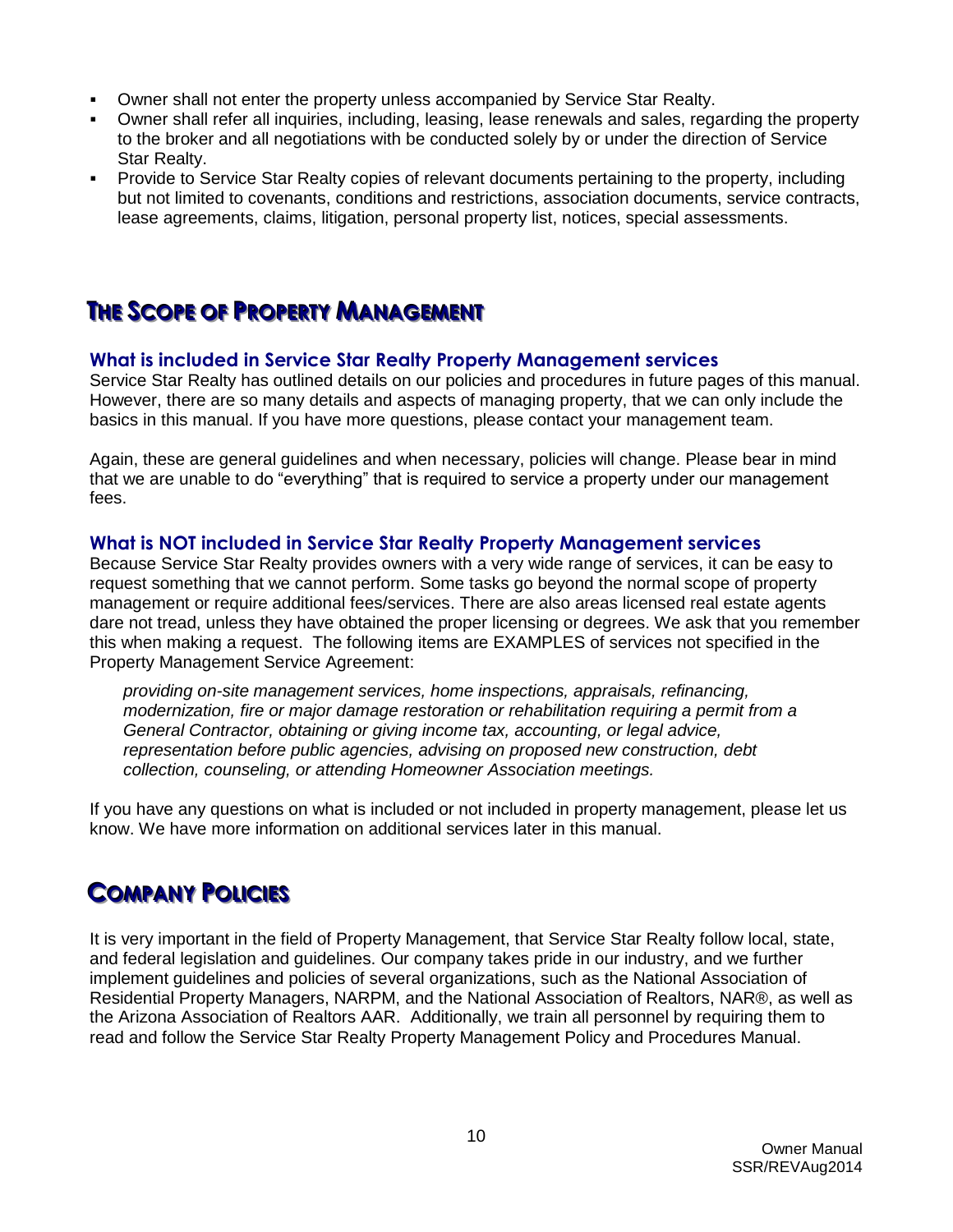#### <span id="page-10-0"></span>**Department of real estate requirements**

The Arizona Department of Real Estate requires licensing for all persons conducting Property Management and Real Estate Sales in our state. Service Star Realty requires all personnel that are Brokers, Property Managers, and Real Estate Agents to have an Arizona Real Estate license.

#### <span id="page-10-1"></span>**Code of ethics**

Service Star Realty follows the Code of Ethics outlined by NARPM and NAR®. Service Star Realty considers this a top priority in conducting business.

#### <span id="page-10-2"></span>**Drug-free policy**

Service Star Realty has a drug-free policy for all personnel, vendors, and tenants. Service Star Realty incorporates this policy into Service Star Realty rental/lease agreements, tenant, personnel, and vendor documentation.

#### <span id="page-10-3"></span>**Legislation**

Service Star Realty adheres to the laws and guidelines of federal, state, and local legislation, and incorporates this into all documentation, policies, and procedures. Here are some of the agencies and acts Service Star Realty follows:

- Fair Housing (HUD) Service Star Realty supports and follows Fair Housing laws and guidelines; the Service Star Realty office displays Fair Housing signage
- Equal Opportunity Service Star Realty is an Equal Opportunity employer; the Service Star Realty office displays Equal Opportunity signage.
- SCRA Act Serviceman's Civil Relief Act/Soldiers' and Sailors' Act of 1940
- URLTA Uniform Residential Landlord Tenant Act
- FCRA Fair Credit Reporting Act
- **EPA Environment Protection Agency**
- Any other local or state legislation that may apply to a specific city.

#### <span id="page-10-4"></span>**Lead-based paint**

Lead-based paint became a major issue in the 1990s that prompted mandatory requirements for residential housing and continues today. Service Star Realty follows all mandated federal and state guidelines for lead-based paint. All properties prior to January 1, 1978 require disclosure to all tenants and owners. Tenants sign lead-based paint disclosures prior to renting a property and Service Star Realty provides them with the required EPA Pamphlet, *[Protect Your Family from Lead in the Home](http://www.epa.gov/oppt/lead/pubs/leadpdfe.pdf)* as published by [The Environmental Protection Agency](http://www.epa.gov/region4/air/lead/)*.* Service Star Realty then forwards the required disclosure to owners for signature.

Property owners and/or Property Managers must also notify tenants, in writing, of any scheduled work necessary for lead-based paint on the property.

#### <span id="page-10-5"></span>**Mold issues**

Service Star Realty regards mold issues as a top priority in property management. Owners should be aware that mold is another leading issue in the property management industry and failure to act if tenants report or discover mold can lead to costly lawsuits. Several cases regarding mold have awarded damages to tenants in the millions of dollars.

This is an area of extreme liability and Service Star Realty takes action if a tenant reports mold. Service Star Realty notifies owners as soon as practical of any mold issues so Service Star Realty and/or the property owner can take the proper steps.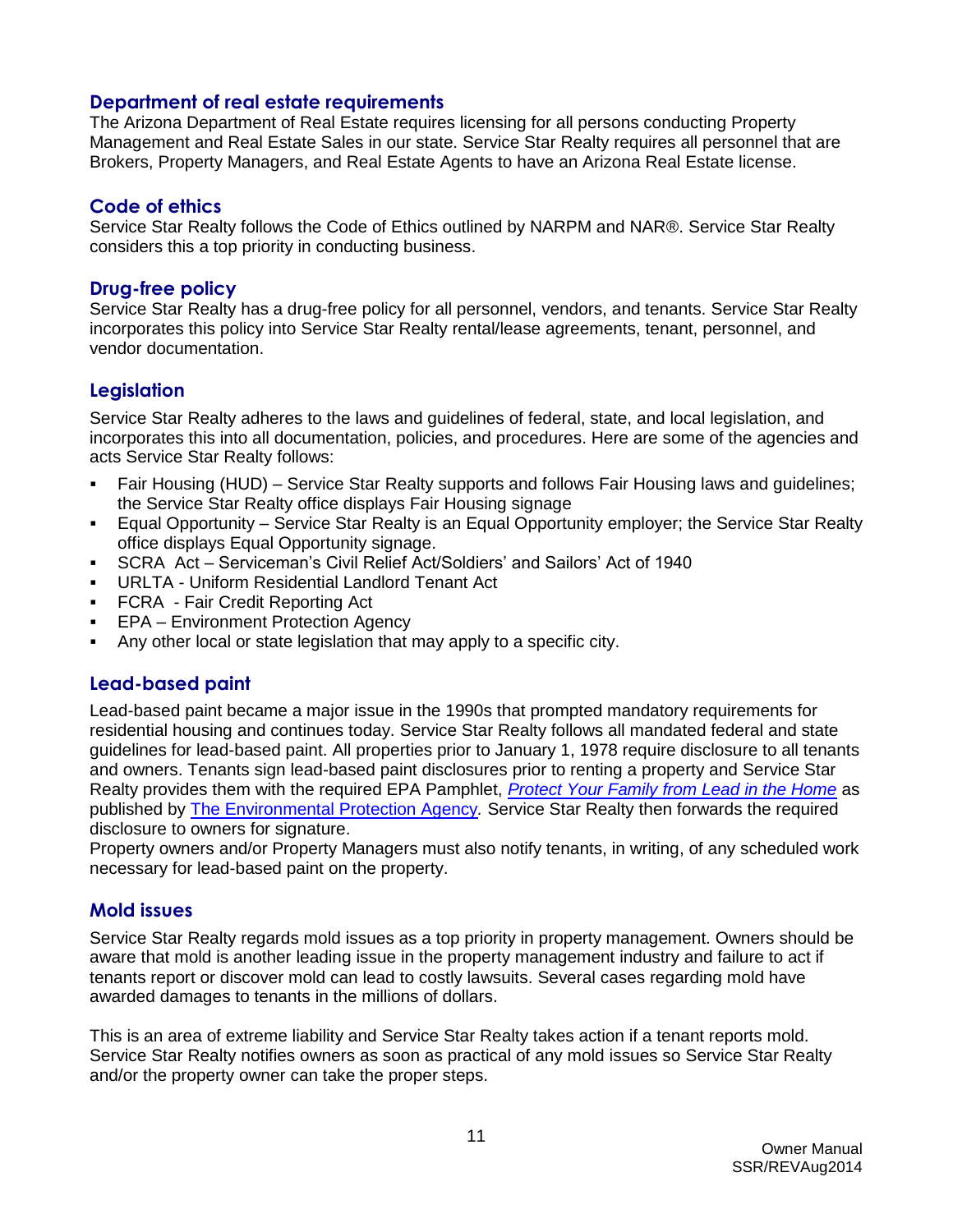# <span id="page-11-0"></span>**A**<br> **Inswers Regarding Funds**

When you enter into a management agreement, Service Star Realty establishes an account for you and your property. Service Star Realty recognizes the importance of accurately collecting and disbursing funds. The bookkeeping program used by Service Star Realty is a specialized software designed to handle the many facets of property management and accurate record keeping, and complies with the requirements of the Arizona Department of Real Estate.

#### <span id="page-11-1"></span>**Banking**

Service Star Realty holds your account in a trust fund mandated by the state of Arizona. Service Star Realty accounts for each owner's funds separately in the trust account and does not co-mingle funds with broker monies, following Department requirements mandating all accounts to maintain a positive balance. So Service Star Realty in turn requires each property owner to be responsible to fund all expenditures in advance of their becoming due. To better enable Service Star Realty to pay expenditures as they become due, owner's accounts have a required 'minimum balance' or maintenance reserve. Owners can replenish these funds via check or electronic transfer.

#### <span id="page-11-2"></span>**Monthly statements**

All daily bookkeeping transactions are available for you to view **online** on our website. While online, you can print a statement of your choice from our site. If you have difficulty reading your monthly statement or logging into the program, please contact your management team. We are happy to assist you and answer your questions.

#### <span id="page-11-3"></span>**Disbursement of monthly funds**

Service Star Realty disburses available rental funds to owners electronically by the 15<sup>th</sup> of each month. If this day falls on the weekend, Service Star Realty issues funds on the next business day. (Service Star Realty does not disburse funds on weekends and holidays). Service Star Realty cannot issue owner checks unless there are sufficient funds in the owner's account. Unless otherwise agreed, 'available rental funds' are all monies over the maintenance reserve of \$300 and any additional recurring monthly expenses.

Service Star Realty distributes available owner funds via ACH direct deposit into an owner's bank account.

#### <span id="page-11-4"></span>**End of year procedures**

At the end of each year, Service Star Realty is required to file 1099's for income received over \$600. Please note that this amount is for "total income received," and not the yearly total of owner disbursements. The Internal Revenue Service dictates the "total income received" requirement. Please note that security deposits are not included in this amount.

It is necessary that you supply Service Star Realty with the necessary Social Security/Tax ID information so the 1099 is accurate. Service Star Realty will send the 1099 for the rent by January 31 for the previous tax year. If there is a change in your tax information such as a new trust or address, please notify us in writing or update your contact information on your portal.

Service Star Realty also issues 1099s for disbursements to vendors for work over \$600.00. Therefore, owners do not have to issue 1099s for work completed and paid through the Service Star Realty trust account. Owners are responsible for issuing 1099s to any vendor paid through the owner's personal account.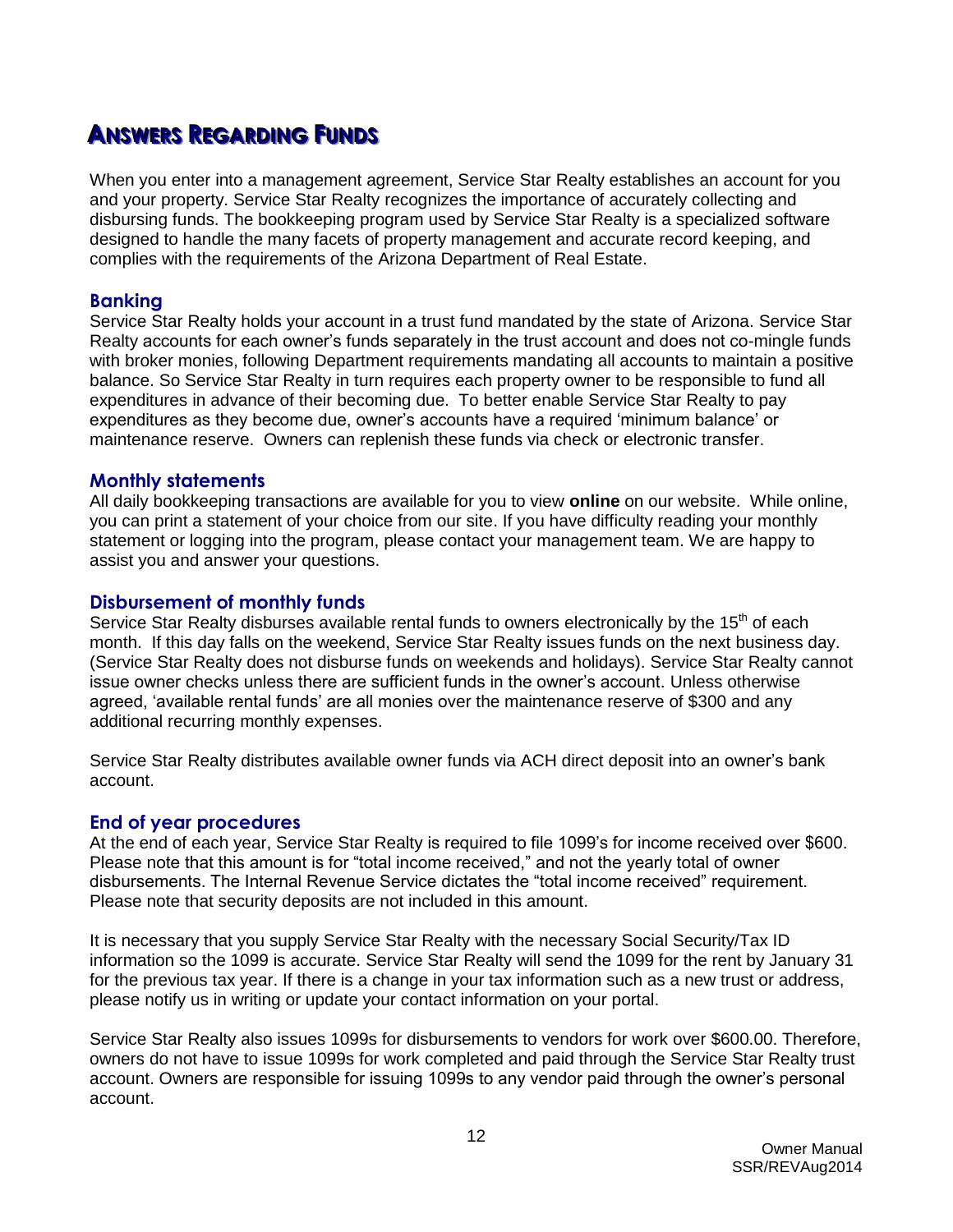The last statement of the year will reflect "total amounts" for income and expenses that have transpired throughout the year, such as management fees, leasing fees, landscape, utilities, repairs and maintenance, etc. The amounts will not reflect any funds issued through the owners personal account. Owners can submit their last statement to their tax person along with other information for income tax reporting. Service Star Realty does not issue statements to the owner's tax preparers.

#### <span id="page-12-0"></span>**Billing rights summary**

If you think your bill is wrong, or if you need more information about a transaction on your bill, contact us immediately but no later than within 60 days from when the error occurred. The Federal Fair Credit Billing Rights govern all of our practices and they require you to provide the following information so that we can address the problem and correct the error as quickly as possible:

\*Your name and managed property address.

\*The dollar amount of the suspected error, and

\*Describe the error and explain, if you can, why you believe there is an error. If you need more information, describe the item you are unsure about.

### <span id="page-12-1"></span>**REENNTTI IINNGG YOOUURR PRROOPPEERRTTYY**

#### <span id="page-12-2"></span>**Preparing to rent the property**

When prospective tenants view your vacancy, Service Star Realty wants the property to look its best and compete with area rentals. An Annual Property Review (APR) maintenance report and rental market survey is completed. The Service Star Realty management team will contact you to discuss the details of your vacant property and any necessary maintenance.

#### <span id="page-12-3"></span>**Setting the rent**

Supply and demand determines rent. If there are multiple rentals available in the area of your property, it is necessary to be very competitive. If very few are "for rent" in the same area, it can make it easier to rent the property. Markets change and Service Star Realty advises owners on the "current rental market."

#### <span id="page-12-4"></span>**How long will the property be vacant?**

This is the most commonly asked question Service Star Realty receives from owners. There is no way to predict how long a property will remain on the market, even in the best market conditions. However, Service Star Realty works diligently to rent the property as quickly as possible. The most important objective is to have "a quality tenant."

Service Star Realty, or any other property management company, can rent properties "quickly" if they do not have standards for obtaining good tenancy. However, bad tenants will only create more expense and another unwanted vacancy; therefore, waiting for the "right tenant" is worth the additional time it can take to rent the property.

### <span id="page-12-5"></span> $\blacksquare$ **ADVERTISING/MARKETING**

#### <span id="page-12-6"></span>**Internet/website**

Service Star Realty has found that the Internet and the Service Star Realty website, [www.LeaseAZ.com](http://www.leaseaz.com/) as well as the MLS receives tremendous exposure. Additionally, we routinely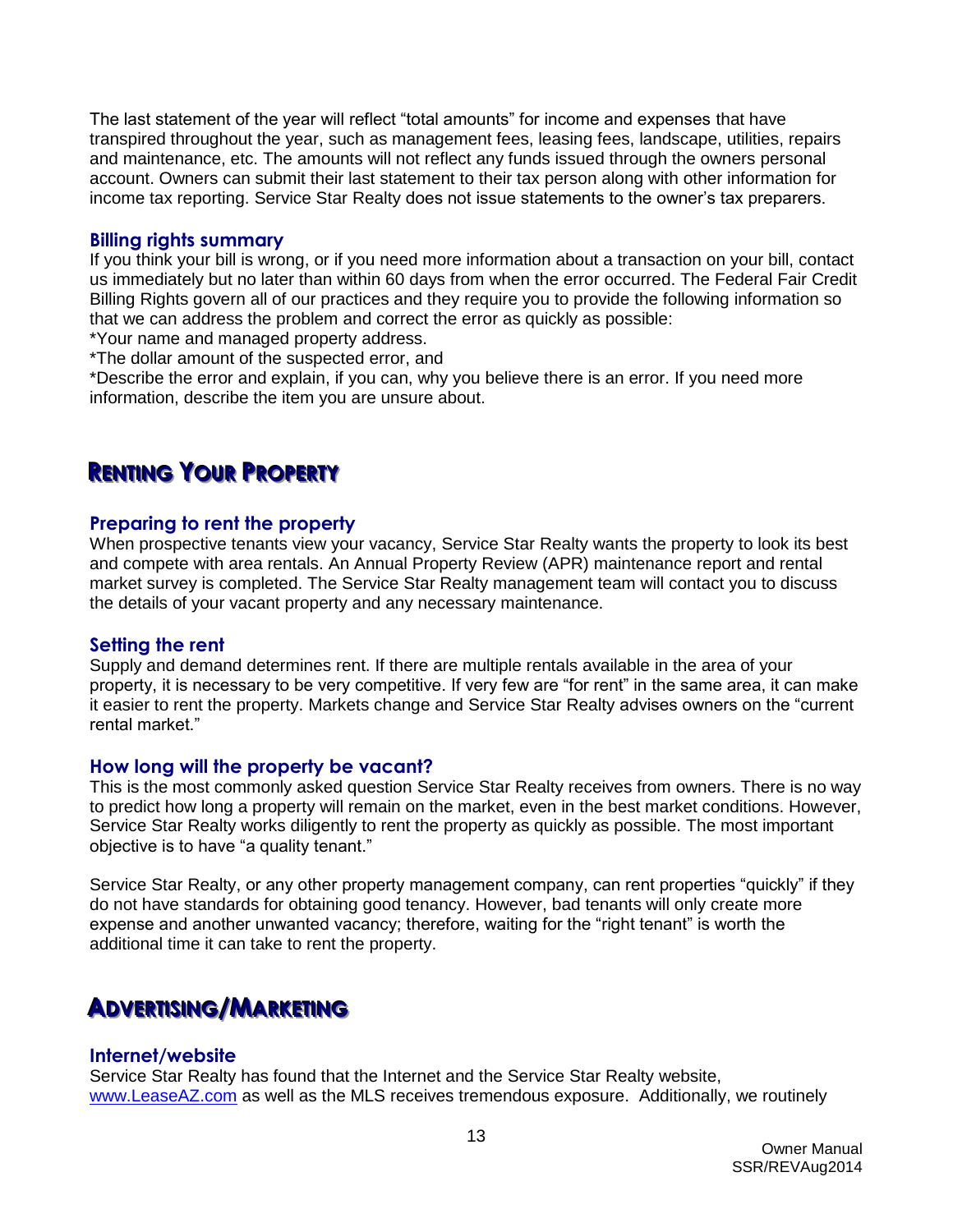market our listings on other popular websites, including Hotpads, Tulia, Zillow, Rentals.com, Craigslist and a host of other sites.

#### <span id="page-13-0"></span>**Interoffice marketing**

As a member of the Regional MLS, Service Star Realty works closely with many leasing agents. When calling, prospective tenants quickly receive all the information, including when and how they can see a property. With the cooperation of so many agents, your property will receive maximum exposure!

#### <span id="page-13-1"></span>**Signage**

Service Star Realty displays "For Rent" signs prominently where permitted. Signs promote calls to our office, but they also direct people to our website where they can learn all about your property.

#### <span id="page-13-2"></span>**Video Tours**

Service Star Realty has pioneered filming a 3-5 minute showing of your property, and making this video available in our advertising.

#### <span id="page-13-3"></span>**Showings and applications**

We arrange showing times for your property. When prospective tenants see the property, the management team answers questions and distributes applications. Applications are available in the Service Star Realty office, at the property showings, and ONLINE on our website.

### <span id="page-13-4"></span>**PROCESSING TENANT APPLICATIONS**

#### <span id="page-13-5"></span>**Tenant screening**

Thorough screening is crucial to successful Property Management. Service Star Realty requires all applicants to fill out a detailed application and submit it for processing/approval. A credit check is NOT enough! Our company conducts a careful review of their criminal, eviction, work, and rental history.

All applicants must submit verifiable information on their income to show they can support the property. Rental history or previous home ownership is carefully checked. Cross-referencing all three areas: credit, tenant history, and income, provides the answers to qualify or disqualify prospective applicants. If a pet is allowed on the property, the screening includes the pet (please review the upcoming pet policies).

#### <span id="page-13-6"></span>**Cosigners**

Service Star Realty normally does not accept cosigners. Service Star Realty policy is that the applicants should have the ability to rent on their own merits. However, sometimes there are conditions that may warrant taking a cosigner on a property.

#### <span id="page-13-7"></span>**Pets**

Statistics show that more than half of all tenants have pets. By excluding pets from their property, an owner will substantially reduce the available number of tenants – which can prolong vacancy time! As such, Service Star Realty policy is to allow pets at all properties unless specific written instructions to the contrary are provided.

Many tenants have or want pets. It is legal for property owners to discriminate against pets. You may wish to do so. However, whether you have or have not decided to allow a pet in your property, the Service Star Realty application has a place for prospective tenants to list pets and how many. It is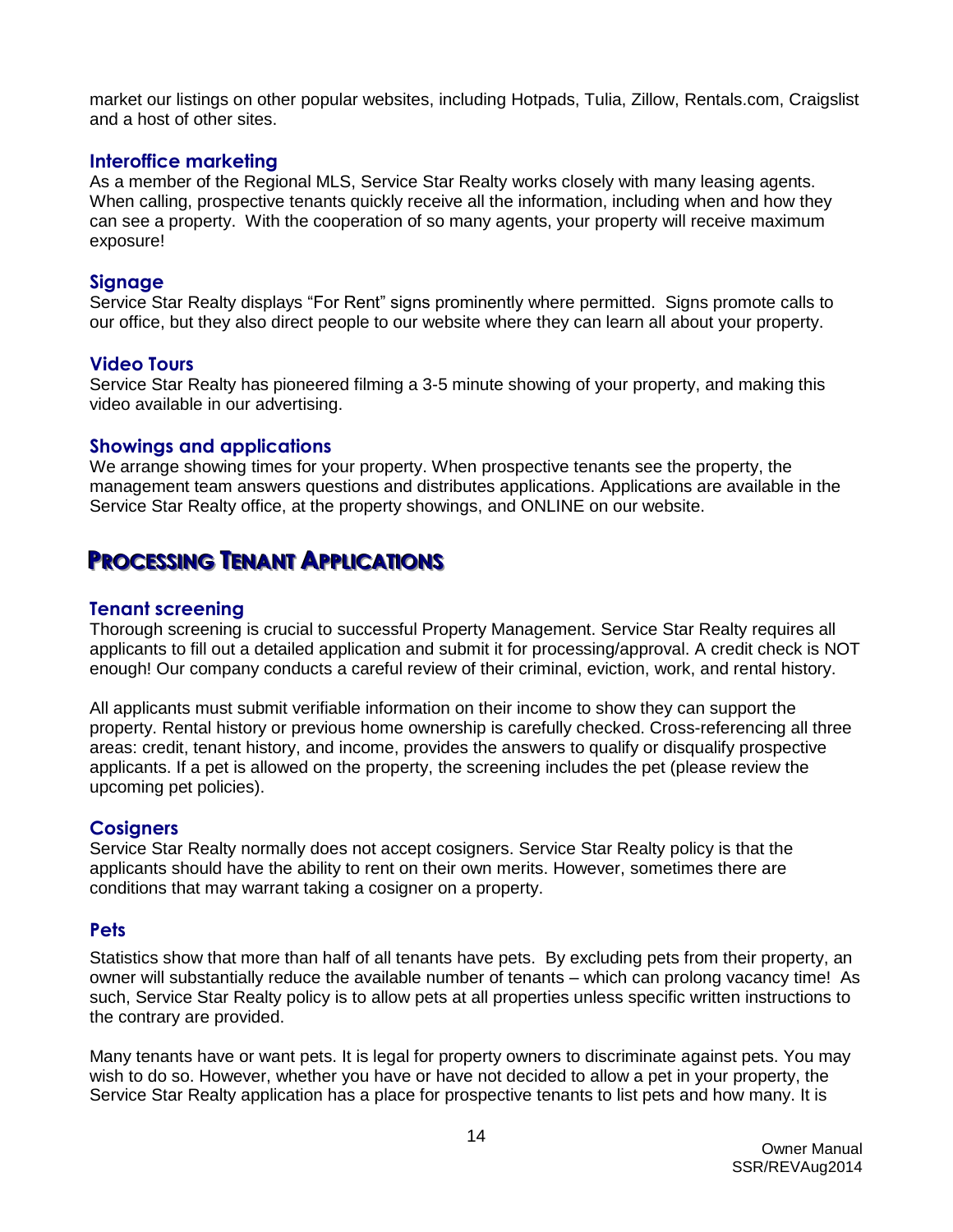important NOT to discourage full disclosure on pets while taking an application. Service Star Realty does not place inappropriate pets in a property.

#### <span id="page-14-0"></span>**Service animals**

**Special note:** "Service animals" for handicapped/disabled persons are NOT pets by Federal law, and owners cannot discriminate against handicapped/disabled persons with a service animal. Fair Housing legislation does NOT allow owners or property managers to collect deposits of any kind for service animals.

However, Landlords can still process applicants who are handicapped or disabled on the same criteria as other applicants: income, credit, and tenant history. If they fail to qualify in these areas, the landlord/manager can still deny the application, handicapped or not.

### <span id="page-14-1"></span>**THE TENANT MOVE-IN**

#### <span id="page-14-2"></span>**Rent and security deposits**

Service Star Realty verifies that all funds have cleared prior to issuing possession to a tenant. Service Star Realty does not allow "payments" on security deposits – we require all funds paid in full prior to renting the property. This eliminates prospective tenants who really do NOT have the necessary funds for renting. These funds will be held in Broker's Trust Account on behalf of the tenant until they complete their lease terms.

#### <span id="page-14-3"></span>**Rental/lease agreements**

Once Service Star Realty receives funds, a thorough rental/lease agreement with the applicant is completed.

If the accepted applicants are a foreign nationality and cannot read and understand the documentation, they must supply an interpreter at their expense of legal age for signing the rental/lease agreements. Service Star Realty will automatically pursue lease renewals unless the owner notifies us in writing not to do so. Renewal fees are due for each written lease renewal or monthly tenancy beyond the initial lease term.

#### <span id="page-14-4"></span>**Video documentation**

A vital part of the tenancy is a detailed video taken before each tenancy, documenting the condition of the property when they move in. Unless extenuating circumstances prevail, the Service Star Realty team completes the video before the tenant takes possession of the property. When the tenant moves out of the property, there is a sound basis for the security deposit refund or claim.

#### <span id="page-14-5"></span>**Maintenance addendum**

Tenants immediately receive the *"Service Star Realty Maintenance Addendum*." This detailed booklet gives them additional information on how to care for the property, report repairs, maintain the property, make timely payments, how to give proper notice to vacate, leave the property in good condition, and more.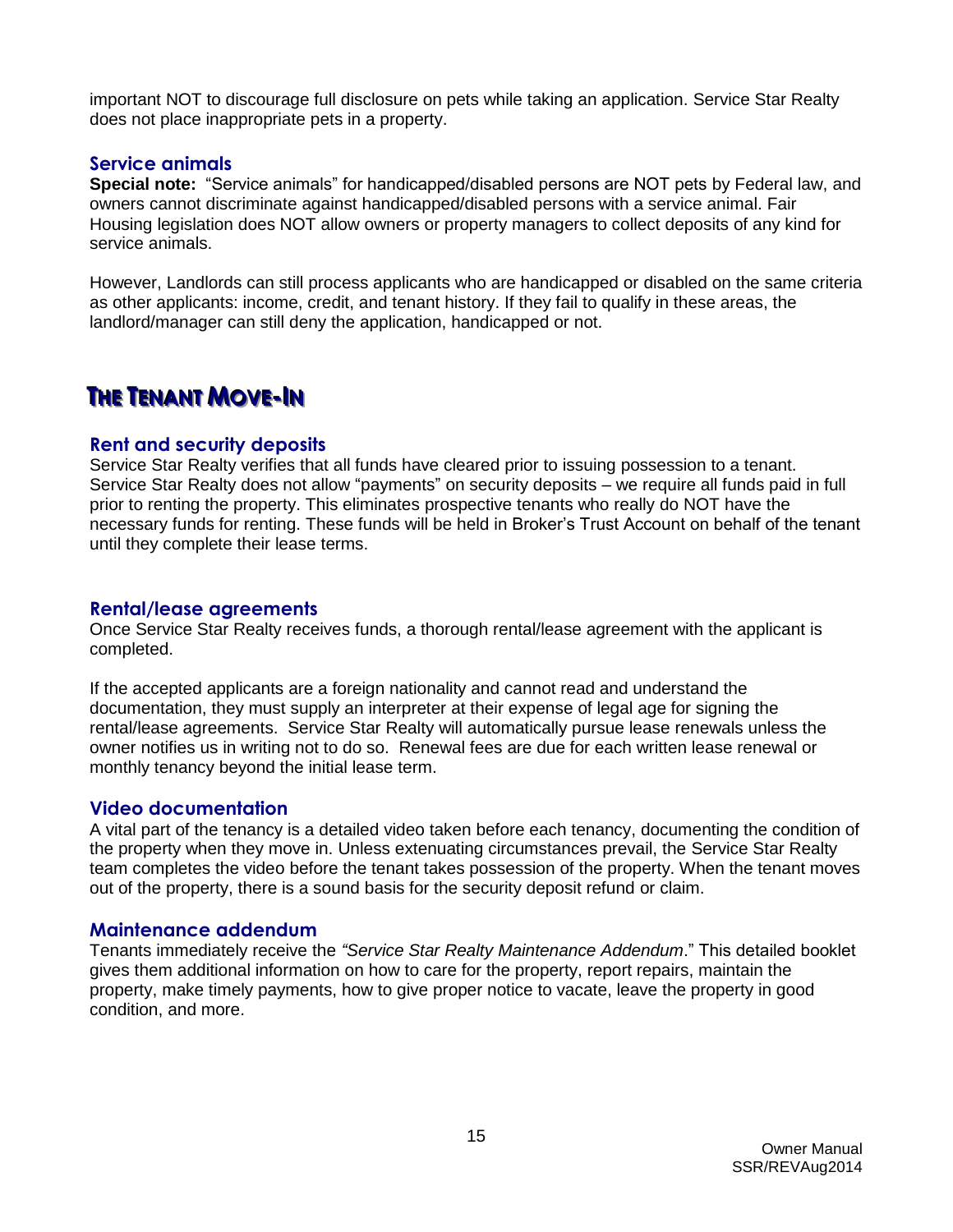# <span id="page-15-0"></span>**WORKING WITH YOUR TENANTS**

#### <span id="page-15-1"></span>**Collecting rent**

If Service Star Realty writes the lease, rents are due on the first day of the month and late if not received in the Service Star Realty office by the fourth of the month.

Service Star Realty recognizes that many things can happen where it concerns rent; rent can really be lost "in the mail"; employers can delay the tenant's paycheck, there are real tenant emergencies, and more. Therefore, we make a serious effort to determine why the tenant is having a problem. To encourage timely payments Service Star Realty enables Tenants to pay their rent ONLINE on our website. Service Star Realty can automatically draft rental funds from the Tenants bank account each month.

#### <span id="page-15-2"></span>**Notice to pay or quit**

If Service Star Realty does not receive rent by the due date, Service Star Realty prepares and delivers a 5-day eviction notice to pay or quit, as the law allows. Service Star Realty makes every effort to mail and post notices properly should legal action be required.

#### <span id="page-15-3"></span>**Other notices**

There are other notices that may be involved with tenants. Service Star Realty serves notices as situations warrant, such as a notice to clean up the landscape, HOA violations, a notice to enter the property, a notice to perform survey/inspections, a notice regarding an illegal pet, illegal tenants, etc. These tenant violations may be in the form of a letter or a legal notice form. Often these notices are simply to correct minor tenant problems and most tenants comply.

#### <span id="page-15-4"></span>**Tenant problems**

Service Star Realty has years of experience handling the myriad of tenant difficulties that can occur. The Service Star Realty policy is to obtain good tenants, thus eliminating many tenant problems in the future. However, even good tenants have problems. Service Star Realty treats each problem with common sense approach, follows landlord/tenant law, and uses the appropriate documentation. If the situation is serious, Service Star Realty contacts the owner, and works to find a solution for the problem. One of the reasons you hired a property manager is for "peace of mind." This is what Service Star Realty recognizes and works to prevent legal issues from arising.

#### <span id="page-15-5"></span>**Legal action – Eviction Protection Program**

As we all know, evictions can happen to any landlord no matter how well a tenant is screened. Circumstances change in people's lives and they are not able to pay the rent. This is especially true when people lose their job, get a divorce or have a serious injury. When a tenant cannot afford to pay the rent, they also find it difficult to move, requiring the landlord to go through the costly procedure of evicting the tenant.

The current economic slowdown has created a drastic increase in the number of evictions filed in Arizona courts. At Service Star Realty, we protect our landlord clients from the high costs of an eviction. For a small monthly fee of \$10.00 per unit, this **Eviction Protection Program** will cover the cost of all evictions up to **\$1500 of legal fees**.

In the event any Renter procured by Service Star Realty under any lease shall default in the payment of rent or shall hold over in possession for longer than the lease term stated in any such lease, Service Star Realty shall have the right and sole discretion to institute legal proceedings for eviction,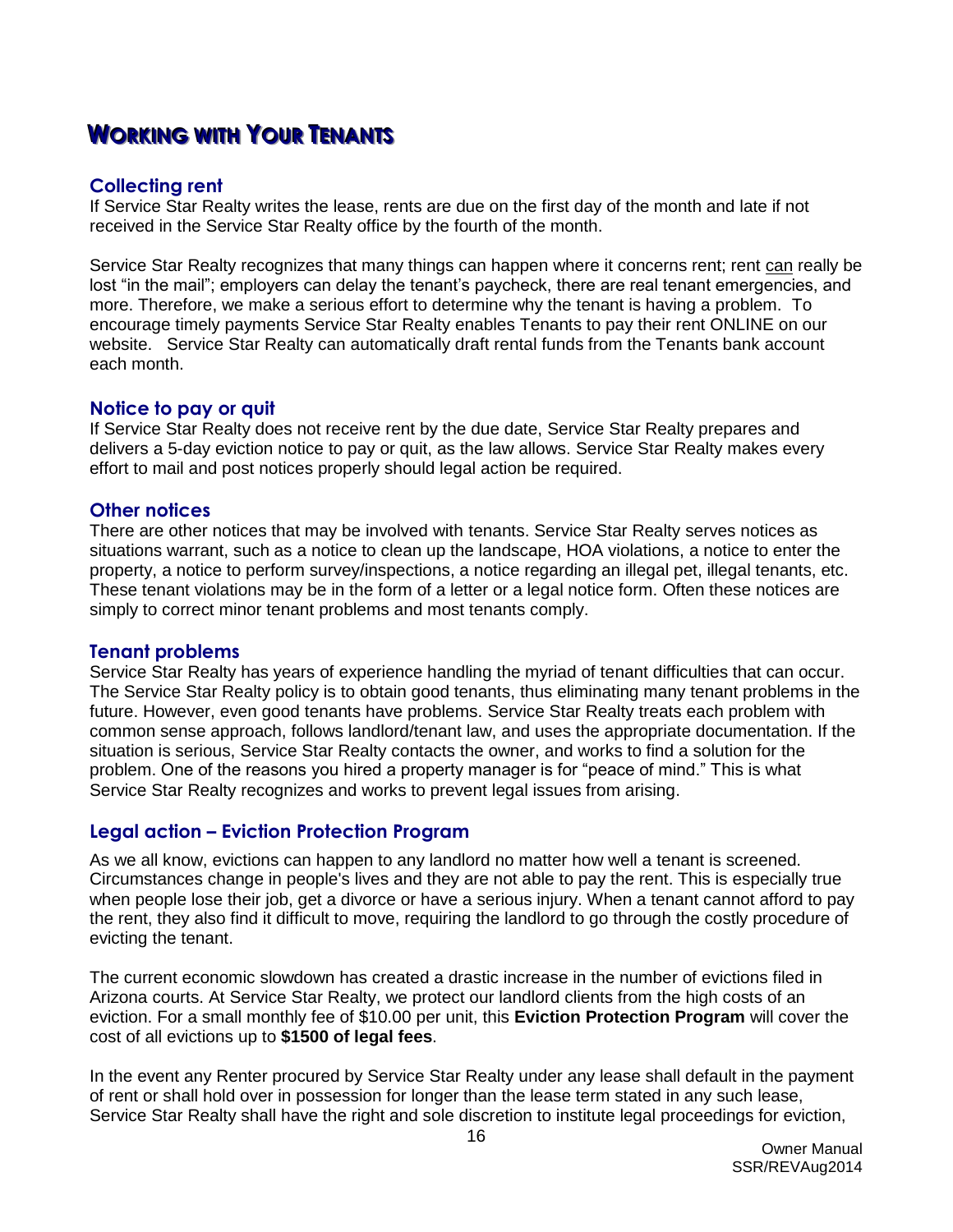unlawful detainer or other civil action against such Renter, and all other persons occupying the property, in Owner's name, place and stead. Included in this agreement is Service Star Realty Standard Eviction Protection: Up to \$1500.00 in the aggregate for all Notice And Appearance Fees, attorney fees and legal costs to file an eviction for possession only; except that Service Star Realty shall not be responsible for any such costs or fees in the event either (a) that such Renter shall demand jury trial, or (b) that such Renter shall make a counterclaim against Owner.

Any recovery by Owner of attorney fees, unpaid rent, damages or other charges or expenses shall be paid to Service Star Realty. The foregoing Eviction Protection shall only be valid while a management agreement is in effect and while the property is being actively marketed for re-lease by Service Star Realty. Owner represents and agrees (a) that this clause contains the complete and entire agreement of the parties regarding the Eviction Protection being provided by Service Star Realty, (b) that Owner shall fully cooperate in the institution, prosecution and collection of any such litigation; (c) that this Eviction Protection plan is not an indemnity or insurance contract of any kind; (d) that Owner waives any claims against Service Star Realty in the event Service Star Realty for any reason, decides not to file such litigation; and (e) that Owner fully and clearly understands the terms and legal effect of this provision.

Service Star Realty current policy for determining when to file an eviction is to file an eviction when a tenant is past due more than 50% of a month's rent and is at least 15 days late. If a tenant does not pay the final month's rent due per the terms of their lease, Service Star Realty will evaluate tenant's performance history and the dollar amount of their security deposit when deciding whether to file an eviction.

# <span id="page-16-0"></span>**MAINTENANCE**

#### <span id="page-16-1"></span>**Preventative maintenance**

The best approach to maintenance is "preventative maintenance."

At the beginning of the tenancy, Service Star Realty has already started with educating the tenant by: Completing a detailed Service Star Realty Rental Agreement, which includes a thorough outline

- of what tenant responsibilities are regarding maintenance as well as owner obligations
- Completing a move-in video documenting the condition of the property before the tenant takes possession
- Supplying tenants with the *"Service Star Realty Maintenance Addendum,"* which provides additional instructions on how to care for the property and how to report maintenance issues.

We want the tenant to know from the beginning of their tenancy how the landlord expects them to "care for the property." This approach can prevent costly maintenance.

Next, we use "preventative maintenance" techniques when work is required and utilize competent contractors. Often the minor expenditures save the most money such as doorstops, new filters, checking appliances, testing smoke alarms, adjusting doors, window latches, deadbolts, caulking and grouting and more. Many small repair items can prevent maintenance that is more expensive.

Consider the cost of repairs like holes behind doors, clogged heaters and air-conditioners, appliance problems, dry rot, safety issue and more. Then of course, there are the major issues in a home such as the roof, the exterior condition of the building, carpeting, interior and exterior paint, etc. When left to deteriorate, it usually means the owner will have to spend more in the future.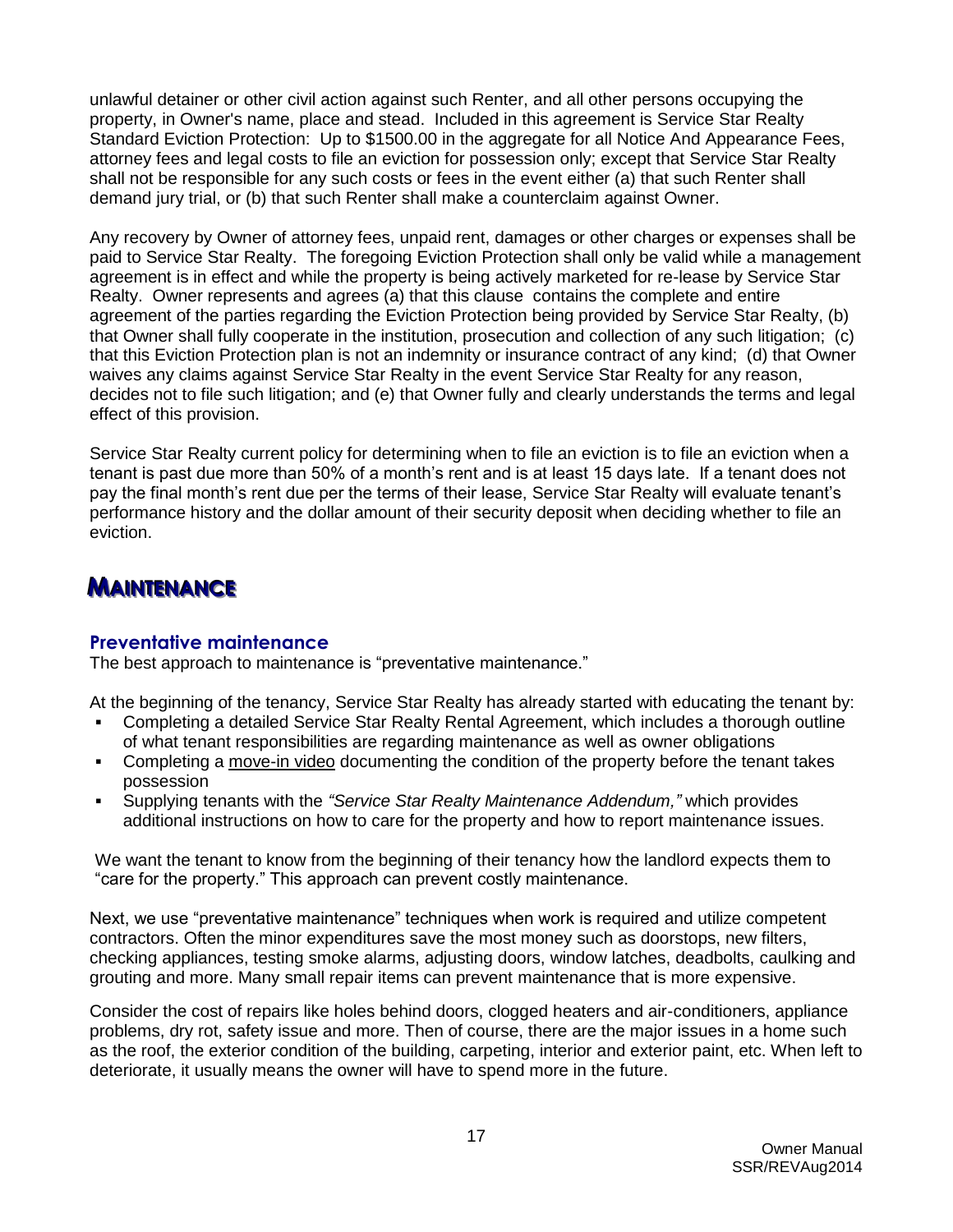It is equally important to keep up with maintenance while the tenant occupies the property. Often people think no news is good news; this can be just the opposite. Instead, "delayed news can become very bad news." This is why, in our tenant instructions, we require them to report maintenance issues immediately.

The Service Star Realty management teams contact owners regarding maintenance above the current \$300 minimum that is listed in the Service Star Realty Management contract, unless the situation is an emergency.

Over the years as fuel costs and inflation rise, Service Star Realty reserves the right to adjust the maintenance minimum as needed to properly maintain an owner's property.

#### <span id="page-17-0"></span>**Emergencies/disaster**

Service Star Realty operates a 24/7 emergency maintenance line with trained staff to answer the phone who can properly handle any emergency situations.

When an emergency and/or disaster strikes, Service Star Realty has policies in place for the property and tenants. Service Star Realty notifies the property owner as soon as practical. The nature of the emergency and/or disaster determines the action needed by Service Star Realty.

There are times when a property manager must "act" in order to prevent great financial risk to the owner. For example, when a property is flooding, action is necessary, particularly if the property owner is not immediately available.

# <span id="page-17-1"></span>**WHEN THE TENANT VACATES**

#### <span id="page-17-2"></span>**Notice to vacate**

When there is a notice to vacate, the move-out procedures with tenants are as critical as when Service Star Realty moves in a tenant. The preparation for this really began when the tenant moved in with a detailed rental agreement, video and *Maintenance Addendum*. These documents communicate the landlord's expectations on how to leave the property when they move out.

#### <span id="page-17-3"></span>**Communication with owners and tenants**

Service Star Realty notifies the owner when a tenant gives notice to vacate. Owners can assume that Service Star Realty will automatically proceed with re-renting the property. Service Star Realty immediately places the property on the market to rent unless the owner notifies Service Star Realty in writing to take other measures.

Service Star Realty also responds to the tenant's notice to vacate with a letter detailing and reminding them of the steps to complete a successful move out. Rent is required until the end of the notice period.

#### **Changing the locks**

Service Star Realty will always re-key the premises after a tenant vacates to limit liability.

#### <span id="page-17-4"></span>**Tenant move-out video**

Service Star Realty conducts a move-out video similar to the one performed when the tenant moved into the property. Service Star Realty records any maintenance required and discloses a list of

18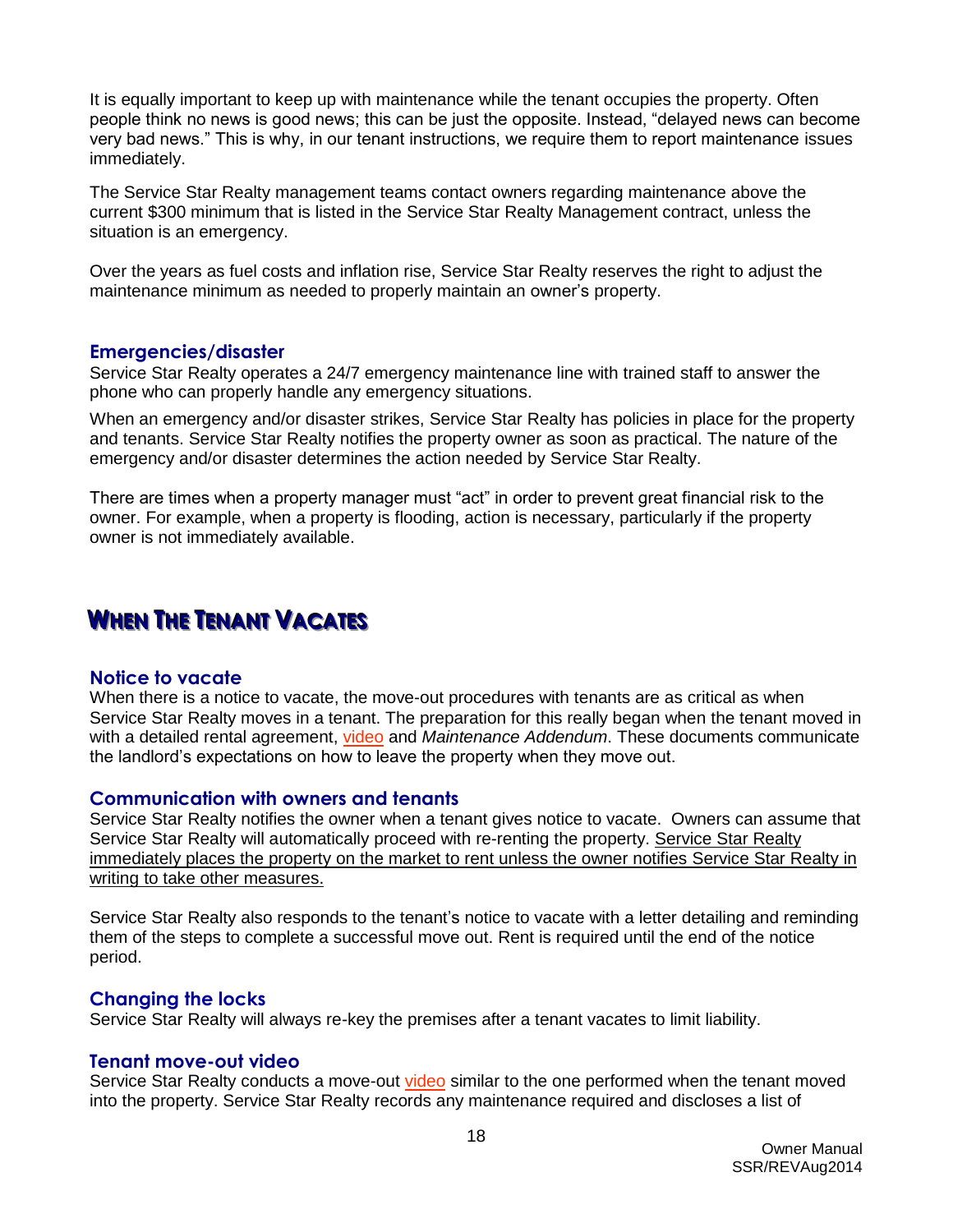damages to the vacating tenant. Digital photographs and videos taken when the tenant moves out are compared to move-in media to document the condition of the property and support any deductions from the security deposit.

#### <span id="page-18-0"></span>**Security deposit refunds**

Proper handling of the security deposit refund is crucial. Any tenant deductions are determined in a timely manner, and a security deposit transmittal is prepared in accordance with state laws. Law requires that we return all security deposits with the proper accounting for any deductions within 14 business days of tenant returning possession of the property.

#### <span id="page-18-1"></span>**Collections**

Once a tenant vacates our leased premises, Service Star Realty's rent collection efforts will conclude with the preparation of a final statement of claim sent to the last known address of the tenant. Service Star Realty's contractual management service does not however include debt collection after a tenant vacates the leased premises. Within 30 days after a tenancy ends, Owners can request the collection account to be sent to companies with expertise in debt collection, and Service Star Realty will supply consumer collection companies with the necessary documentation needed to collect. If after 30 days the owner has not informed us that he has engaged a collection company, at Service Star Realty's sole discretion, Service Star Realty may attempt to collect the debt, and will earn half of any monies recovered for their collection efforts and legal costs.

### <span id="page-18-2"></span>**ADDITIONAL SERVICES**

The following are "additional services" offered by Service Star Realty to each property owner. They are not included in the fees for managing and/or leasing the property.

#### <span id="page-18-3"></span>**Quarterly A/C filter change and interior overview**

This is a great program Service Star Realty offers to make sure the AC filters get changed at least once a quarter and it lends Service Star Realty the opportunity to take a quick candid look at the condition of the property. The handymen will change the filters and visually inspect the property for cleanliness, unauthorized occupants, pets, and damages. If we notice any problems, we will issue a ten-day notice to the tenants to correct any non-compliance. Owners can sign up for an entire year at a time and the charge for this service is \$35 a visit.

#### <span id="page-18-4"></span>**Annual Property Review (APR)**

Service Star Realty maintains properties as part of their property management services. This survey goes beyond overseeing normal maintenance. A licensed contractor will perform this inspection, and the purpose is to check the property thoroughly each year in order to perform necessary or preventative maintenance. Photos of the property are made available for your review, as well as an inspection report. Cost for this service is currently \$145.

The APR is generally scheduled 60-90 days prior to every lease anniversary date, to afford Service Star Realty and the owner the opportunity to evaluate the condition of the property before a lease renewal is negotiated. **Please notify Service Star Realty if you are interested in this service.**

#### <span id="page-18-5"></span>**Supervision of extraordinary maintenance**

Although not always taken, Service Star Realty reserves the right to charge an hourly fee for supervising work requiring extraordinary maintenance. The definition of extraordinary maintenance is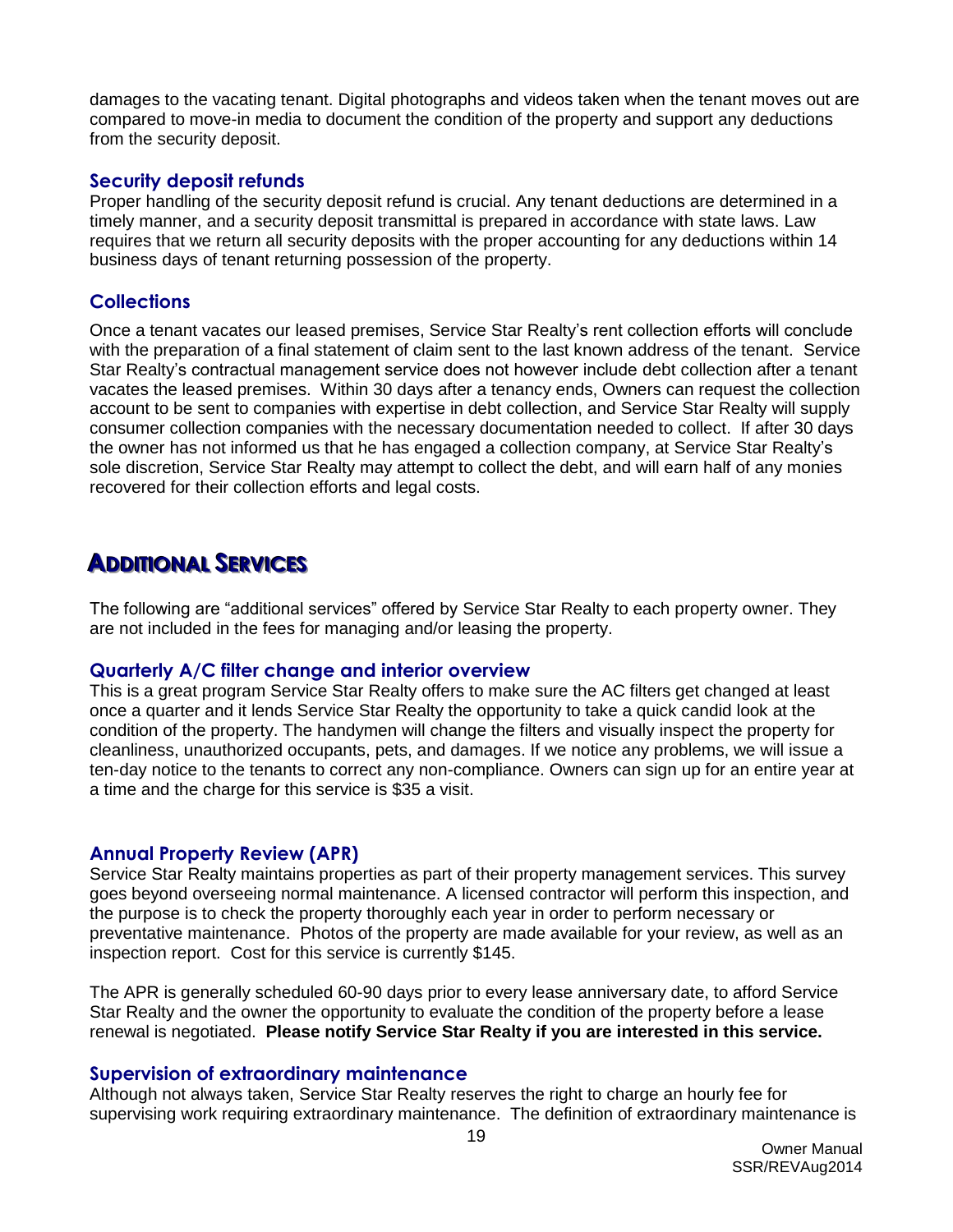as follows: *rehabilitation work that exceeds \$3000.00 for insurance claims, and major systems replacements. (Examples include major tree work, vandalism, renovation, etc.)*

Service Star Realty will consult with licensed contractors for bids and solutions. Then Service Star Realty contacts the property owner for authorization and/or decision regarding the maintenance.

#### <span id="page-19-0"></span>**Real Estate services**

Unless you have been referred to Service Star Realty by another real estate agency, Service Star Realty is available to assist you in buying more investment property or selling your property when ready, including those requiring 1031 exchanges.

A free market analysis is available at any time with no obligation. Please contact your property management team to provide you with the information or services you need.

### <span id="page-19-1"></span>**CANCELLATION OF MANAGEMENT**

It is the goal of Service Star Realty to satisfy your management needs and engage in a successful business relationship, but some things do change over time. Owners sell properties; people give notices. If this happens, the Service Star Realty cancellation policy is to resolve your account in a professional, timely, and pleasant manner.

Please review the following policies for cancellation.

#### <span id="page-19-2"></span>**Written notice**

- Owners are advised that lease renewals are frequently negotiated with tenants during the  $10<sup>th</sup>$ month of a lease, and advertising for new tenants may begin as early as 60 days prior to lease expiration. Cancellations of the management contract may be subject to any lease renewal and new leases. For this reason, it is imperative that Owners give written notice of cancellation at least 90 days prior to lease expiration to avoid any conflict!
- The Service Star Realty policy is to give cancellation of management by certified US Mail.
- If an owner sends a cancellation of management by certified US mail, Service Star Realty must receive the notice within three business days of the date of the notice.

#### <span id="page-19-3"></span>**Notice to current tenants**

- Service Star Realty will notify current tenants the date Service Star Realty will no longer manage the property and that Service Star Realty forwards all security deposits to the owner.
- It is the owner's responsibility to advise tenants where to make future rental payments and work requests after the notice period.

#### <span id="page-19-4"></span>**Distribution of documents**

- Service Star Realty will supply current tenant documentation to the owner.
- If the owner has employed new management, it is the owner's responsibility to instruct them to pick up documents, keys, and any other necessary materials at the Service Star Realty office.

#### <span id="page-19-5"></span>**Final distribution of funds**

- Service Star Realty will distribute funds, including security deposits, and final statements to the owner within thirty-five days of the terminating date of management, except for monies needed for unpaid obligations incurred during the property management term.
- Service Star Realty will issue a 1099 for funds collected during the current tax year when the tax year ends.